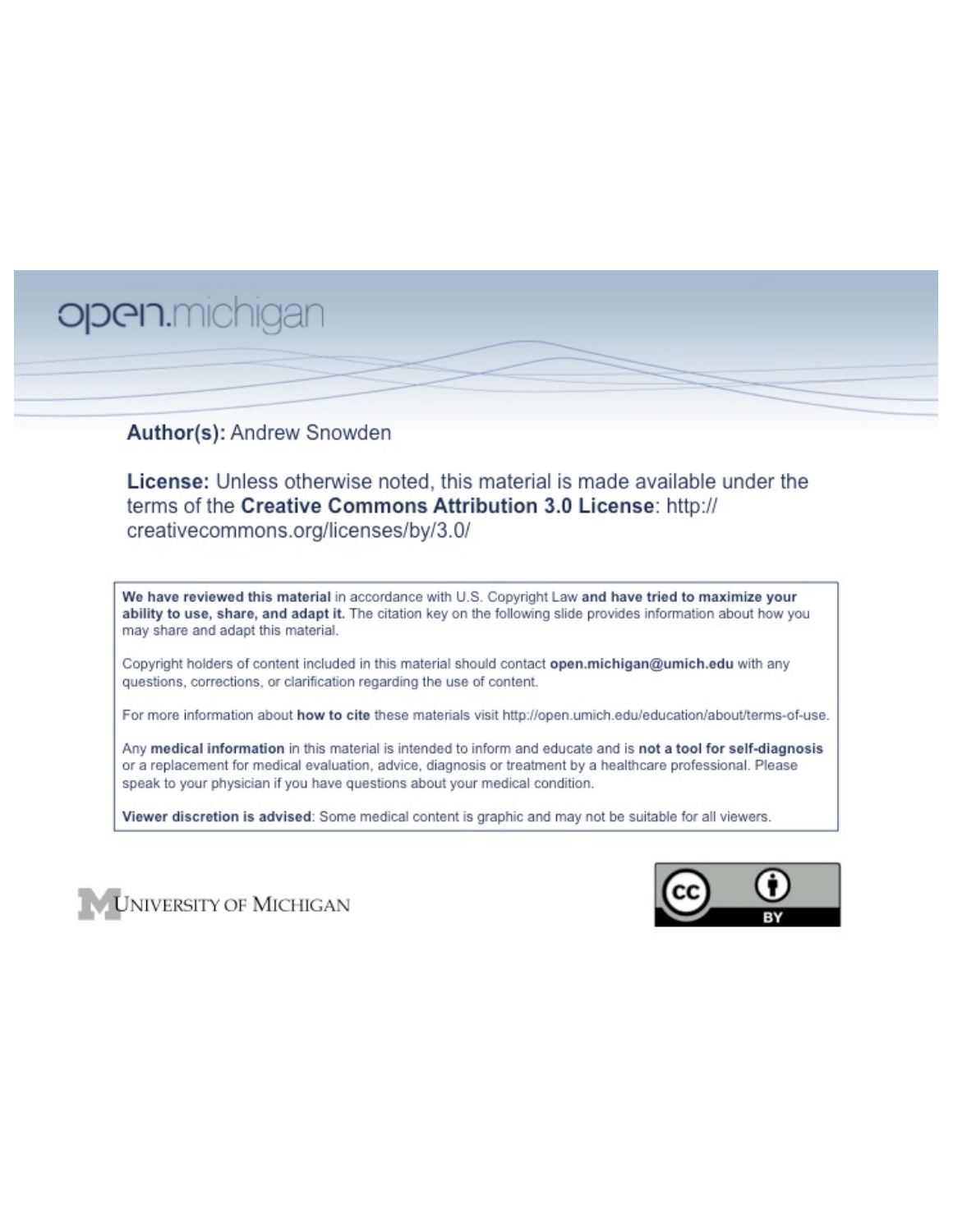# **Attribution Key**

for more information see: http://open.umich.edu/wiki/AttributionPolicy

# Use + Share + Adapt

{ Content the copyright holder, author, or law permits you to use, share and adapt. }

| @ PD-GOV                  | <b>Public Domain - Government:</b> Works that are produced by the U.S. Government. (17 USC § 105) |
|---------------------------|---------------------------------------------------------------------------------------------------|
| @ PD-EXP                  | Public Domain - Expired: Works that are no longer protected due to an expired copyright term.     |
| @ PO-SELF                 | Public Domain - Self Dedicated: Works that a copyright holder has dedicated to the public domain. |
| $(c2)$ 21110              | <b>Creative Commons - Zero Waiver</b>                                                             |
| $\left($ ce) $\right)$ my | <b>Creative Commons - Attribution License</b>                                                     |
| <b>CO</b> ITY-SA          | <b>Creative Commons - Attribution Share Alike License</b>                                         |
| <b>CO</b> BY-NC           | <b>Creative Commons - Attribution Noncommercial License</b>                                       |
| <b>CO</b> BY-NC-SA        | Creative Commons - Attribution Noncommercial Share Alike License                                  |
| GNU-FOL                   | <b>GNU - Free Documentation License</b>                                                           |

### **Make Your Own Assessment**

{ Content Open. Michigan believes can be used, shared, and adapted because it is ineligible for copyright. }

Public Domain - Ineligible: Works that are ineligible for copyright protection in the U.S. (17 USC § 102(b)) \*laws in your jurisdiction may differ

{ Content Open. Michigan has used under a Fair Use determination. }

**O** FAIR USE Fair Use: Use of works that is determined to be Fair consistent with the U.S. Copyright Act. (17 USC § 107) \*laws in your jurisdiction may differ

> Our determination DOES NOT mean that all uses of this 3rd-party content are Fair Uses and we DO NOT guarantee that your use of the content is Fair.

To use this content you should do your own independent analysis to determine whether or not your use will be Fair.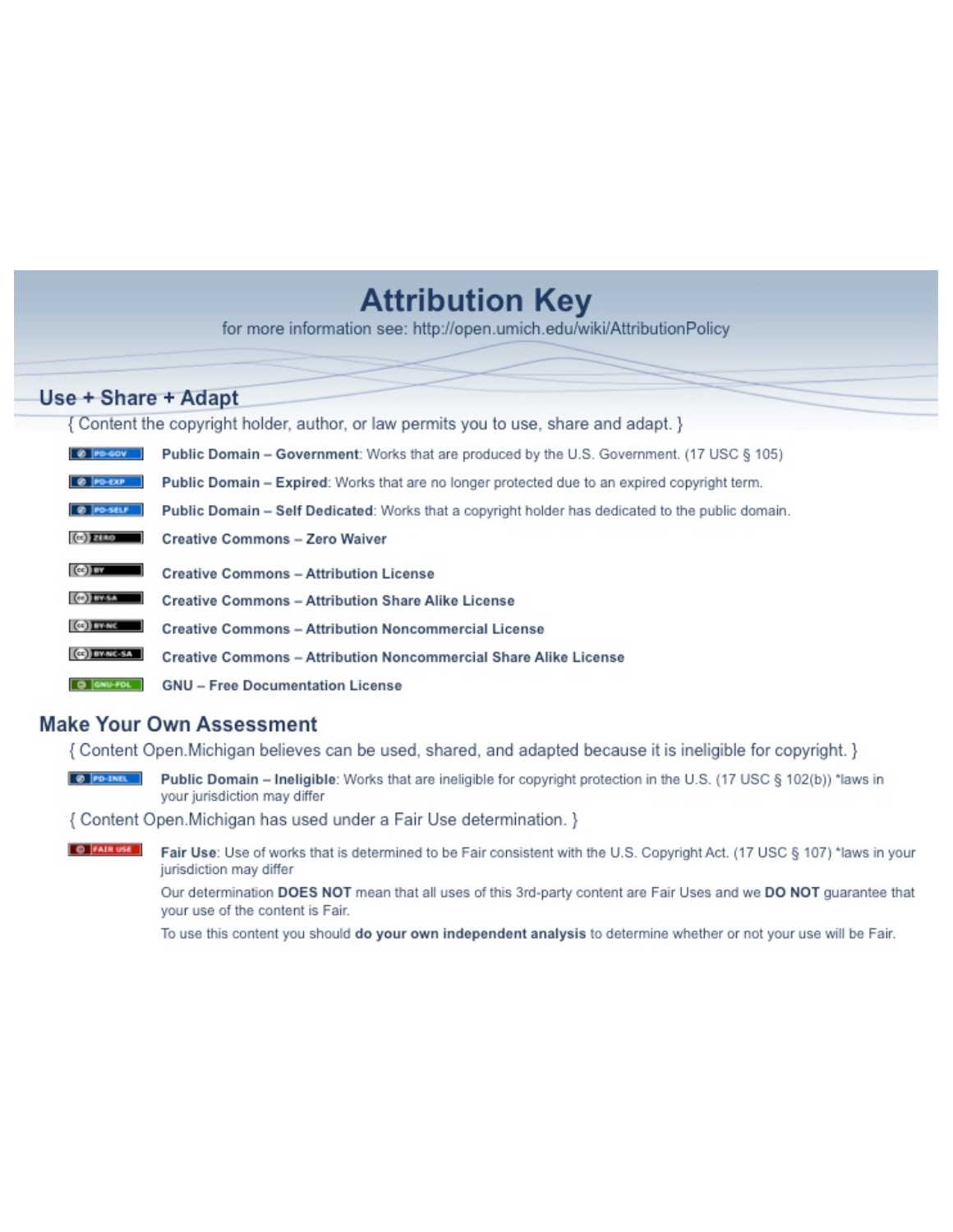#### Lecture 8: Elliptic curves over DVRs

This lecture is devoted to the behavior of elliptic curves over DVRs. The various types of reduction (good, multiplicative, additive) are defined, and their behavior under extension is studied. Then the behavior of torsion points under reduction is discussed. Finally, I prove the Néron–Ogg– Shafarevich theorem.

A good reference for this lecture is Chapter VII of Silvermans "The arithmetic of elliptic curves" (MR0817210).

Let *R* be a complete DVR, p its maximal ideal, *K* its field of fractions, *k* its residue field, and *v* the valuation with  $v(\pi) = 1$ , for  $\pi$  a uniformizer. We are going to study elliptic curves over *K*, and their reduction modulo p. We assume throughout that *k* does not have characteristic 2 or 3.

#### 1 Minimal Weierstrass equations

Let  $E/K$  be an elliptic curve given by a Weierstrass equation  $y^2 = x^3 + ax + b$ . Recall that the discriminant  $\Delta = -16(4a^3 + 27b^2)$  is non-zero. A Weierstrass equation for *E* is not unique: one can replaces *y* with  $u^3y$  and *x* with  $u^2x$ , for  $u \in K^\times$ , which has the effect of changing *a* to  $u^{-4}a$ and *b* to  $u^{-6}b$ . We say that a Weierstrass equation is minimal if *a* and *b* belong to *R* and  $v(a) < 4$ or  $v(b) < 6$  (this is equivalent to asking that  $v(\Delta)$  be minimal). A minimal Weierstrass equation is unique up to a change of variables as above with  $u$  a unit. We let  $\mathcal E$  be the projective scheme over *R* defined by a minimal Weierstrass equation. We call this the minimal Weierstrass model for *E*. It is independent of the choice of minimal Weierstrass equation, up to isomorphism (since *u* must be a unit in any change of variables).

We can now introduce most of the objects we will be interested in:

- We let  $\overline{E}$  be  $\mathcal{E}_k$ , the special fiber of  $\mathcal{E}$ . We call this the reduction of  $E$  modulo  $\mathfrak{p}$ . This is an irreducible projective curve over *k*, though possibly singular.
- We let  $\overline{E}_{\rm sm}$  be the smooth locus of  $\overline{E}$ . A basic fact is that  $\overline{E}_{\rm sm}$  is a group variety: the group law can be defined using the secant line construction, as on an elliptic curve.
- Since  $\mathcal E$  is projective,  $\mathcal E(R) = \mathcal E(K) = E(K)$ . We therefore have a well-defined map  $E(K) \to$  $\overline{E}(k)$ , which we call the reduction map.
- We let  $E_0(K)$  be the subset of  $E(K)$  which reduces into  $\overline{E}_{sm}(k)$ . Then  $E_0(K)$  is a subgroup of  $E(K)$ , and the reduction map  $E_0(K) \to \overline{E}_{sm}(k)$  is a group homomorphism. In fact, it is surjective by Hensel's lemma.
- We let  $E_1(K)$  be the kernel of the reduction map  $E_0(K) \to \overline{E}_{sm}(k)$ .

#### 2 Types of reduction

The curve  $\overline{E}$  is defined by the equation  $y^2 = x^3 + \overline{a}x + \overline{b}$ , where  $\overline{a}$  and  $\overline{b}$  are the images of *a* and *b* in k. This curve is an elliptic curve if and only if  $\overline{\Delta} \neq 0$ , which is equivalent to asking that  $\Delta$  be a unit of R. If  $\overline{E}$  is an elliptic curve, we say that E has good reduction. In this case,  $\mathcal{E}$  is a smooth scheme over *R* and is naturally a group object in the category of schemes over *R*.

These are notes for Math 679, taught in the Fall 2013 semester at the University of Michigan by Andrew Snowden.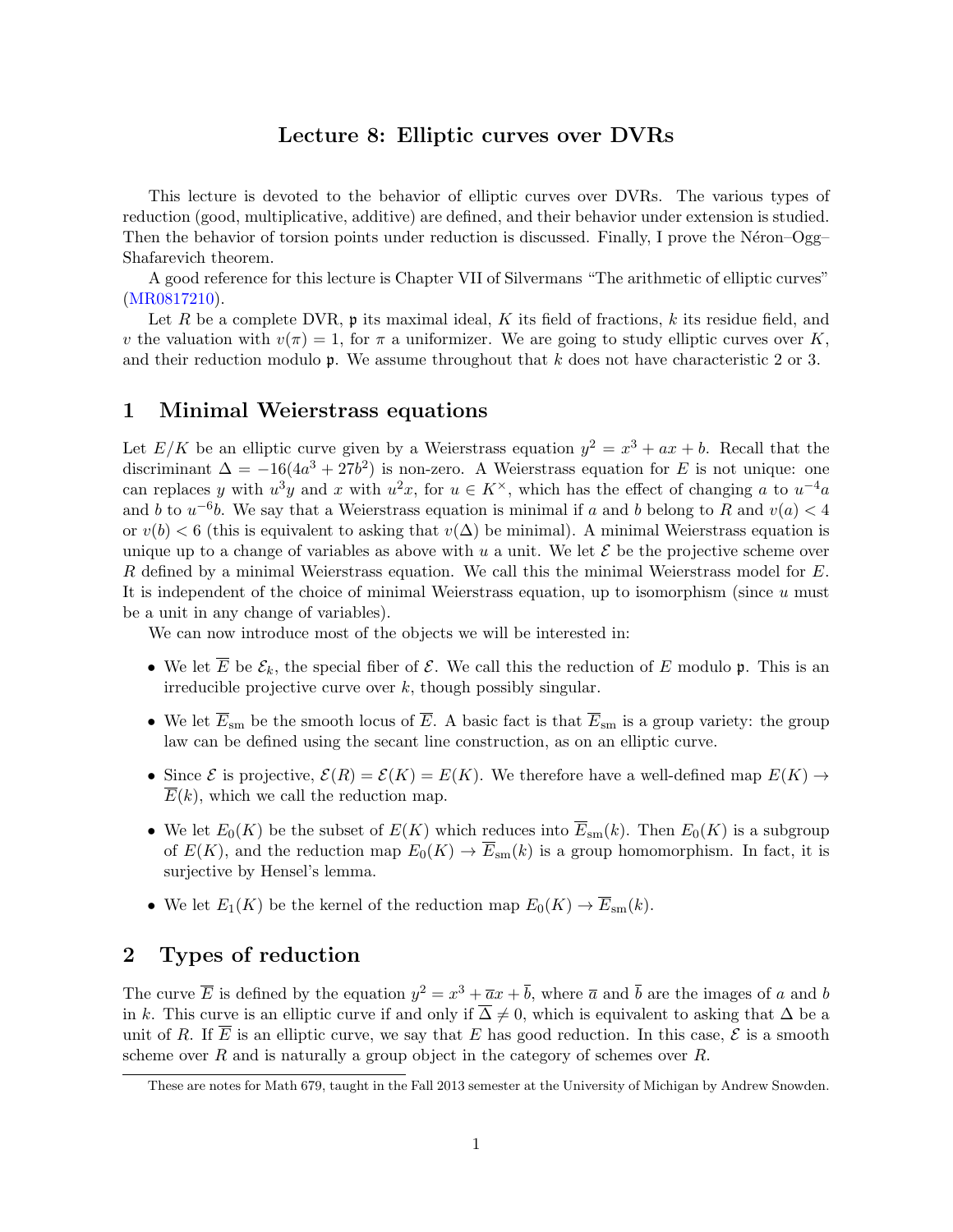Now suppose  $\overline{E}$  is singular, i.e.,  $\overline{\Delta} = 0$ . We then say that *E* has bad reduction. There are two possibilities. If  $\bar{a} = \bar{b} = 0$  then  $\bar{E}$  has a single singularity, at  $(0,0)$ , and it is a cusp. The smooth locus  $\overline{E}_{\rm sm}$  is isomorphic to  $\mathbf{G}_a$ , as a group variety. We therefore say that *E* has additive reduction. If  $\bar{a}$  or  $\bar{b}$  is non-zero then both are non-zero (since  $\bar{\Delta} = 0$ ), and *E* has a single singularity, at  $(-3b/2a, 0)$ , and it is a node. The smooth locus  $\overline{E}_{\rm sm}$  is isomorphic (over  $\overline{k}$ ) to  $\mathbf{G}_m$ , as a group variety. We therefore say that *E* has multiplicative reduction.

We say that *E* has semi-stable reduction if it has either good or multiplicative reduction. To summarize:

- *E* has good reduction if and only if  $\Delta$  is a unit of *R*.
- *E* has multiplicative reduction if and only if  $\Delta \in \mathfrak{p}$  but *a* and *b* are units of *R*.
- *• E* has additive reduction if and only if *a* and *b* are both in p.
- *• E* has semi-stable reduction if and only if one of *a* or *b* is a unit of *R*.

#### 3 Behavior of reduction type under extensions

**Proposition 1.** Let  $K'/K$  be a finite extension. Suppose that either  $K'/K$  is unramified or E has *semi-stable reduction over K. Then a minimal Weierstrass equation for E over K is still minimal over*  $K'$ . It follows that the reduction type of  $E$  over  $K$  is the same as that over  $K'$ .

*Proof.* Let *v*<sup> $\prime$ </sup> be the valuation on *K*<sup> $\prime$ </sup>. First suppose that *K*<sup> $\prime$ </sup>/*K* is unramified. Then for  $x \in K$  we have  $v(x) = v'(x)$ . Thus if  $v(a) < 4$  or  $v(b) < 6$  then  $v'(a) < 4$  or  $v'(b) < 6$ . Now suppose that *E* has semi-stable reduction. Then either  $v(a) = 0$  or  $v(b) = 0$ , and so  $v'(a) = 0$  or  $v'(b) = 0$ , which shows that the equation is minimal over  $K'$ .

**Theorem 2** (Semi-stable reduction theorem). There exists a finite extension  $K'/K$  such that E *has semi-stable reduction over*  $K'$ .

*Proof.* Recall that we can make a change of variables to replace  $(a, b)$  with  $(a', b') = (u^{-4}a, u^{-6}b)$ . First suppose that  $3v(a) \leq 2v(b)$ . Taking  $u = a^{1/4}$ , we find that  $a' = 1$  is a unit and b' is integral, so the new equation is minimal and has semi-stable reduction. Thus *E* has semi-stable reduction over  $K' = K(u)$ . Now suppose that  $3v(a) \geq 2v(b)$ . Taking  $u = b^{1/6}$ , we find that *a'* is integral and  $b' = 1$  is a unit, so the new equation is minimal and has semi-stable reduction. Thus *E* has semi-stable reduction over  $K' = K(u)$ .  $\Box$ 

**Remark 3.** The proof shows that the extension  $K'/K$  can always be taken to have degree at most 6.  $\Box$ 

Combining the above two results, we see that for all sufficiently large extensions  $K'/K$ , the curve  $E_{K'}$  has either good or multiplicative reduction (independent of  $K'$ ). We say that *E* has potentially good or potentially multiplicative reduction accordingly. There is a simple test to determine which, in terms of the equation for *E*:

**Proposition 4.** *E* has potentially good reduction if and only if  $j(E) = -1728(4a)^3/\Delta$  is integral.

*Proof.* Since the *j*-invariant is independent of the model, we may as well assume that we have passed to an extension where *E* is semi-stable and we are working with the minimal model. If *E* has good reduction then  $\Delta$  is a unit, and  $j(E)$  is integral. If *E* has multiplicative reduction then  $\Delta$  is not a unit but *a* is, and so  $j(E)$  is not integral.  $\Box$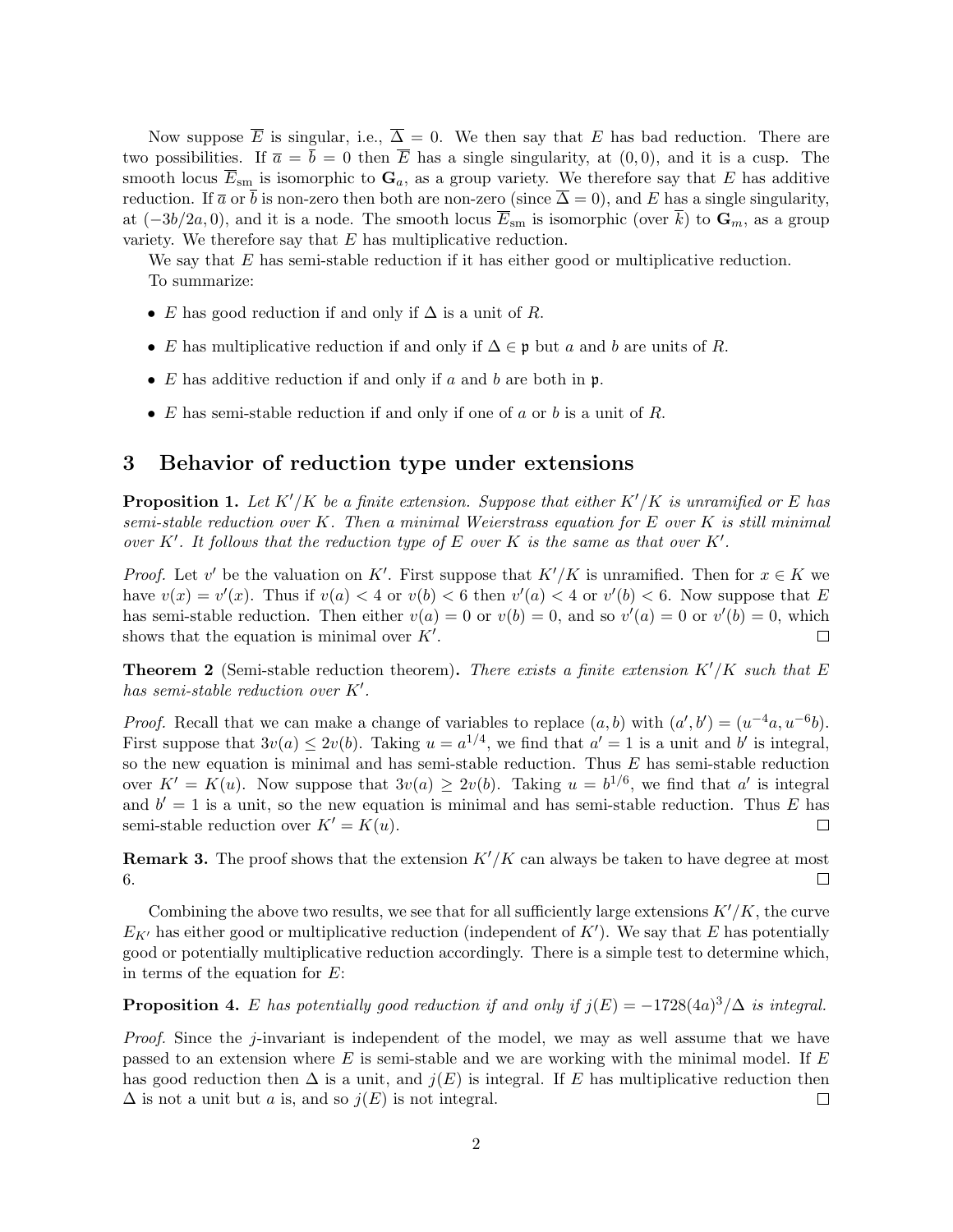**Example 5.** Suppose *E* is the curve over  $\mathbf{Q}_p$  given by  $y^2 = x^3 + p$ . Then *E* has additive reduction. We have  $a = 0$  and  $b = p$ , so  $j = 0$  is integral, and so E has potentially good reduction. Indeed, changing *y* to  $p^{1/2}y$  and *x* to  $p^{1/3}x$ , we find that *E* is isomorphic to  $y^2 = x^3 + 1$  over  $\mathbf{Q}_p(p^{1/6})$ , which is still an elliptic curve mod  $p$  (since  $p \geq 5$ ).  $\Box$ 

#### 4 Reduction of torsion points

We assume in this section that *E* has good reduction. Since  $\mathcal E$  is a proper smooth group over *R*, its *n*-torsion  $\mathcal{E}[n]$  is a finite flat group scheme over *R*, for any *n*. We can therefore apply our knowledge of group schemes to its study.

Proposition 6. *Let G be a finite flat group scheme over R whose order is prime to the residue characteristic. Then the reduction map*  $G(\overline{K}) \to G(k)$  *is an isomorphism of Galois modules. In particular,*  $G(\overline{K})$  *is an unramified Galois module.* 

*Proof.* The reduction map is obviously Galois equivariant, so it suffices to show it's a bijection. To do this, we can assume *k* is algebraically closed. Since the order of *G* is invertible on the base, *G* is étale. Thus, if  $G = \text{Spec}(A)$ , then *A* is a product of copies of *R*. Clearly then,  $G(\overline{K}) = G(K) = G(k).$  $\Box$ 

Corollary 7. *Suppose E has good reduction and n is prime to the residue characteristic. Then the reduction map*  $E[n](K) \to E[n](k)$  *is an isomorphism of Galois modules. In particular,*  $E[n](K)$  *is an unramified Galois module.*

Using Raynaud's theorem, we can say something about the *p*-torsion when the residue characteristic is *p*.

**Proposition 8.** Suppose K is an extension of  $\mathbf{Q}_p$  with  $e < p-1$ . Let G be a finite flat group *scheme over R.* Then the map  $G(R) \rightarrow G(k)$  *is injective.* 

*Proof.* Let  $\Gamma$  be the group  $G(R)$ , regarded as a constant group scheme over R. There is a natural map  $\Gamma \to G$  of group schemes over *R*, inducing the identity on *R*-points. Let  $\overline{\Gamma}$  be the schemetheoretic image of this map in *G*, which is a closed subgroup of *G*. (One can also describe  $\overline{\Gamma}$ as the scheme-theoretic closure of  $G(K)$  in *G*.) Since the map  $\Gamma \to \overline{\Gamma}$  is an isomorphism on the generic fibers, Raynaud's theorem implies that it is an isomorphism. It follows that  $\Gamma_k \to G_k$  is injective; since  $\Gamma(R) \to \Gamma(k)$  is bijective (as  $\Gamma$  is constant), the composite  $G(R) = \Gamma(R) \to G(k)$  is injective injective.

Remark 9. In the above situation, the reduction map need not be surjective. For example, let *G* be the Kummer extension of  $\mathbf{Z}/p\mathbf{Z}$  by  $\mu_p$  corresponding to  $a \in R$ . If A is a connected R-algebra, then  $G(A)$  is the set of pairs  $(i, z)$ , where  $i \in \mathbb{Z}/p\mathbb{Z}$  and  $z \in A$  satisfies  $z^p = a^i$ . If *R* does not contain a primitive *p*th root of unity or a *p*th root of *a* then  $G(R) = 0$ . But if *k* is perfect then  $G_k$ is the trivial extension (since *a* has a *p*th root), so  $G(k) = \mathbf{Z}/p\mathbf{Z}$ .  $\Box$ 

Remark 10. Without the assumption on *e*, the reduction map need not be injective. For example, take  $G = \mu_p$  and suppose K contains the *p*th roots of unity. Then  $G(R) = \mu_p(K)$  has order *p* but  $G(k)$  is the trivial group.  $\Box$ 

Corollary 11. *Suppose E has good reduction and maintain the same assumptions on K. Then the reduction map*  $E[n](K) \to \overline{E}[n](k)$  *is injective.*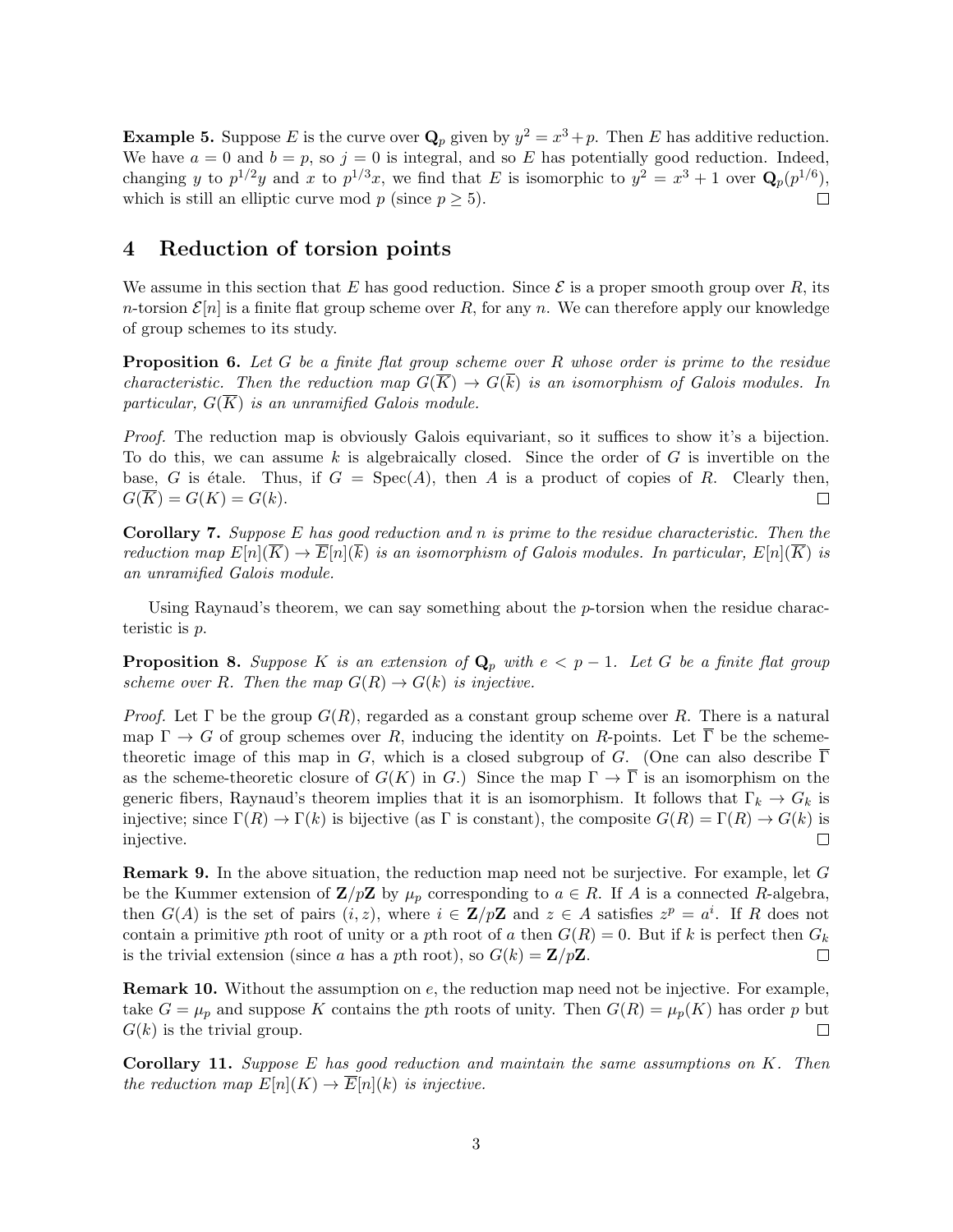#### 5 The kernel of reduction

We now study the group  $E_1(K)$ , the kernel of the homomorphism  $E_0(K) \to \overline{E}_{sm}(k)$ . Since points on  $E_1(k)$  are p-adically close to the identity, the point at infinity, it makes sense to switch coordinates so that the identity is at  $(0,0)$ . The projective equation for *E* is

$$
ZY^2 = X^3 + aZ^2X + bZ^3
$$

We usually put  $x = X/Z$  and  $y = Y/Z$ . We now put  $u = X/Y$  and  $v = Z/Y$  to obtain the equation

$$
v = u^3 + auv^2 + bv^3.
$$

The point at infinity in projective coordinates is  $[0:1:0]$ , and thus corresponds to  $(u, v) = (0, 0)$ . The set  $E_1(K)$  is given by the set of solutions to the above equation with *u* and *v* in **p**.

Let  $F(u, v)$  be the right side of the above equation, so that the equation reads  $v = F(u, v)$ . We can then plug this expression for *v* into the right side to find  $v = F(u, F(u, v))$ . Continuing in this way, we find  $v = \phi(u)$ , where  $\phi(u)$  is the iterate  $F(u, F(u, F(u, \ldots)))$ . It is not difficult to see that  $\phi(u)$  is a power series in *u* with coefficients in *R*. Note that, because *R* is complete, if *u* is an element of p then  $\phi(u)$  is a well-defined element of R, and in fact p since  $\phi(0) = 0$ . It is now an easy exercise to show:

**Proposition 12.** *The map*  $\mathfrak{p} \to E_1(K)$  *sending u to*  $(u, \phi(u))$  *is a bijection of sets taking 0 to the identity element of*  $E_1(K)$ .

Using this bijection, we can transfer the group structure on  $E_1(K)$  to a group structure on  $\mathfrak{p}_1$ , which we denote by  $\oplus$ . It is not hard to show that  $\oplus$  is given by a power series over *R*, i.e., there exists a power series  $G \in R[s, t]$  such that  $s \oplus t = G(s, t)$ . Since 0 is the identity element, we have  $G(s, 0) = G(0, s) = s$ , and so  $G(s, t) = s + t + \cdots$ , where  $\cdots$  are higher order terms. It follows that  $\mathfrak{p}^n$  is a subgroup of  $\mathfrak{p}$  under  $\oplus$ . Let  $E_n(K)$  be the corresponding subgroup of  $E_1(K)$ . Clearly then, we have an isomorphism

$$
E_n(K)/E_{n+1}(K) = \mathfrak{p}^n/\mathfrak{p}^{n+1} = k.
$$

We have thus proved:

**Proposition 13.** The group  $E_1(K)$  has a decreasing filtration  $\{E_n(K)\}_{n>1}$  such that  $E_n(K)/E_{n+1}(K)$ *is isomorphic to k.*

**Corollary 14.** Suppose *n* is prime to the residue characteristic. Then the map  $E_0(K)[n] \rightarrow$  $E_{\rm sm}(k)[n]$  *is injective.* 

*Proof.* The kernel is a subgroup of  $E_1(K)$  killed by *n*, and therefore 0.

 $\Box$ 

**Corollary 15.** *Suppose k is finite of characteristic p. Then*  $E_1(K)$  *is a pro-p group.* 

## 6 The group  $E(K)/E_0(K)$

We have the following important result:

**Theorem 16.** *(a)* The group  $E(K)/E_0(K)$  is finite. *(b)* If *E* has split multiplicative reduction  $(i.e.,\ \overline{E}_{\rm sm}$  *is isomorphic to*  $\mathbf{G}_m$  *over k*) then this group is cyclic of order  $-v(j)$ . (c) If E does not *have split multiplicative reduction, the group has cardinality at most 4.*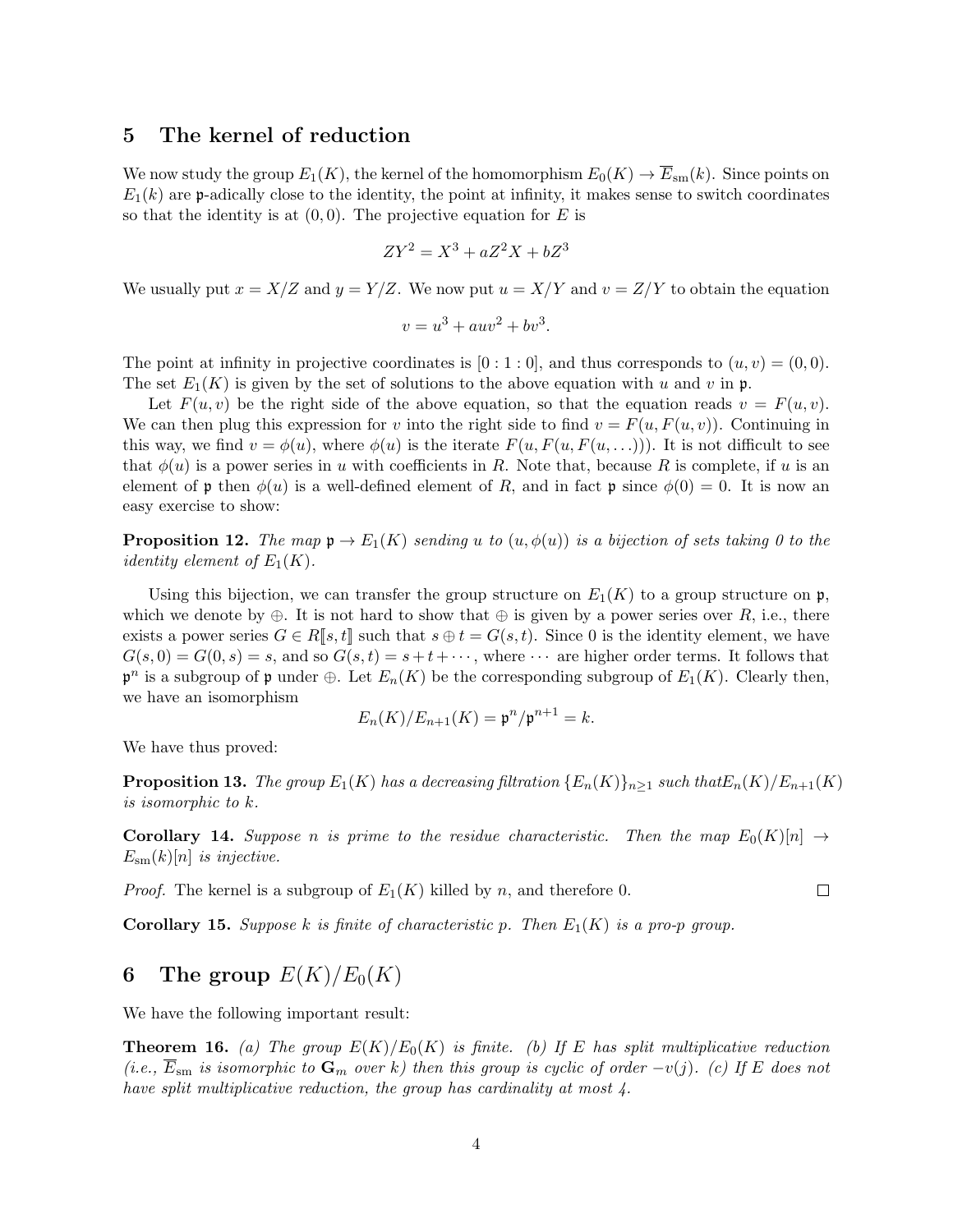We will not prove this theorem. Some remarks:

- Part (a) follows immediately from the existence of Néron models. Parts (b) and (c) follow from the classification of Neron models. We will discuss these topics in the next lecture.
- If *k* is finite then part (a), for  $E(K)$  is then a compact group and  $E_0(K)$  is an open subgroup; thus  $E(K)/E_0(K)$  is both discrete and compact, and thus finite.
- One can prove the enitre theorem without Néron models through a case-by-case analysis. For instance, suppose  $v(a) = 1$  and  $v(b) \geq 2$ . If  $P = (x, y)$  is a point of  $E(K)$  then

$$
x(2P) = \frac{x^4 - 2ax^2 - 8bx + a^2}{4(x^3 + ax + b)}.
$$

Thus if  $(x, y)$  reduces to the singular point  $(0, 0)$ , i.e.,  $v(x) \geq 1$ , then the valuation of the numerator is equal to 2, while the valuation of the denominator is at least 2; thus  $v(x(2P)) \leq$ 0, and so 2p does not reduce to the singular point. This shows that  $E(K)/E_0(K)$  is killed by 2. In fact, one can show that the sum of any two points reducing to the singular point does not reduce to the singular point, and so  $E(K)/E_0(K) = \mathbb{Z}/2\mathbb{Z}$ .

#### 7 The Néron–Ogg–Shafarevich criterion

Let  $G_K$  be the absolute Galois group of  $K$  and  $I_K$  the inertia subgroup.

**Theorem 17.** Let  $\ell$  be a prime different from the residue characteristic. Then:

- *E* has good reduction if and only if  $I_K$  acts trivially on  $T_{\ell}(E)$ .
- *E* has semi-stable reduction if and only if  $I_K$  acts unipotently on  $T_{\ell}(E)$ .

*Proof.* First, note that  $I_K$  acts trivially on  $T_\ell(E)$  if and only if it does so on  $E[\ell^n](\overline{K})$  for all *n*. Thus, if *E* has good reduction then  $I_K$  acts trivially on  $T_\ell(E)$  by what we've already shown. Conversely, suppose  $I_K$  acts trivially on  $T_\ell(E)$ . Thus all  $\ell^n$  torsion points belong to  $E(K^{\text{un}})$ . Let *d* be the order of  $E(K^{\text{un}})/E_0(K^{\text{un}})$ , which is finite. Then  $E_0(K^{\text{un}})[\ell^n]$  is the kernel of the map  $E(K^{un})[\ell^n] \to E(K^{un})/E_0(K^{un})$ , and thus has cardinality at least  $\ell^{2n}/d$ . Since the reduction map  $E_0(K^{un}) \to \overline{E}_{sm}(\overline{k})$  is injective on  $\ell$ -power torsion, it follows that  $\overline{E}_{sm}(\overline{k})[\ell^n]$  has cardinality at least  $\ell^{2n}/d$ . But this is not true for  $\mathbf{G}_m$  (where the cardinality is  $\ell^n$ ) or  $\mathbf{G}_a$  (where the cardinality is 1), and so *E* cannot have multiplicative or additive reduction. Thus *E* has good reduction.

Now suppose that  $I_K$  acts unipotently on  $T_\ell(E)$ . It thus fixes some vector in  $T_\ell(E)$ , which implies that  $E(K^{\text{un}})[\ell^n]$  has cardinality at least  $\ell^n$ . Arguing as in the previous paragraph, we see that  $E_{\rm sm}$  cannot be  $\mathbf{G}_a$ , and so *E* has semi-stable reduction.

Finally, suppose that  $E$  has semi-stable reduction. The multiplication-by- $\ell^n$  map on the smooth locus  $\mathcal{E}_{\text{sm}}$  of  $\mathcal{E}$  is flat, and so  $\mathcal{E}_{\text{sm}}[\ell^n]$  is a flat group scheme over *R*. Let *G* be the scheme-theoretic closure in  $\mathcal{E}_{\rm sm}[\ell^n]$  of the set of  $\overline{K}$ -points which extend to  $\overline{R}$ -points. Then *G* is finite and flat, and  $G_k = \overline{E}_{sm}[\ell^n]$ . Since *G* has  $\ell$ -power order, it is étale, and so  $G(K^{un}) = \overline{E}_{sm}[\ell^n](\overline{k})$ , which contains  $\mathbf{Z}/\ell^n\mathbf{Z}$  (since *E* is semi-stable). Thus  $E[\ell^n](K^{\text{un}})$  contains  $\mathbf{Z}/\ell^n\mathbf{Z}$  for all *n*, which shows that  $I_K$ fixes a vector in  $T_{\ell}(E)$ . Since the determinant of  $T_{\ell}(E)$  is the  $\ell$ -cyclotomic character, which is trivial on  $I_K$ , the result follows.  $\Box$ 

Corollary 18. If  $I_K$  acts trivially (or unipotently) on one  $T_{\ell}(E)$  then it does so on all of them.